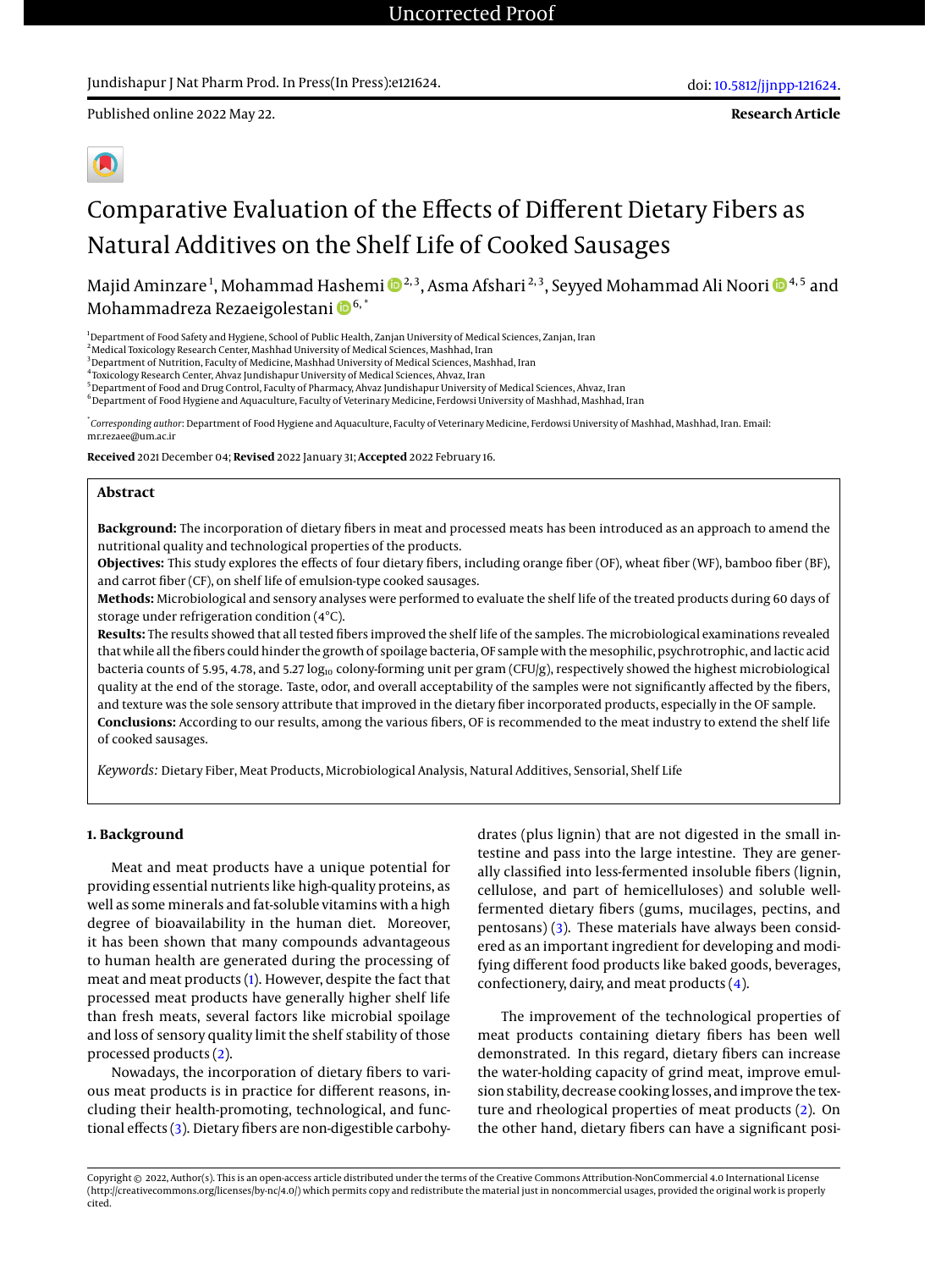tive impact on human health via attenuating cholesterol levels and the risk of hyperlipidemia and hypertension, improving insulin response and glucose tolerance, as well as contributing to gastrointestinal health [\(5\)](#page-5-3). Consequently, the incorporation of complex carbohydrates (like dietary fibers) in meat and processed meats has been introduced by food scientists as an approach to amend the nutritional quality and technological properties of the products [\(5\)](#page-5-3). Among different dietary fibers regularly incorporated into foods to enhance the functional and technological properties of the products, orange fiber (OF), carrot fiber (CF), wheat fiber (WF), and bamboo fiber (BF) are valued fibers that could add some beneficial properties to different food products [\(5-](#page-5-3)[8\)](#page-5-4). However, they are obtained from different sources, and their physicochemical and technological properties are different.

To date, considerable research has been performed on the effects of dietary fibers on the techno-functional characteristics of meat products [\(3,](#page-5-1) [9\)](#page-5-5). However, limited studies have been carried out on the effects of different dietary fibers on the shelf life of meat products. Indeed, the shelf life of a food product is a central factor limiting the application of many additives and ingredients. Moreover, food industries should provide scientific evidence such as sensory and microbiological properties of newly-developed food products to verify the shelf life.

Nevertheless, to the best of our knowledge, no comprehensive study has compared the effects of frequently used dietary fibers on the shelf life of cooked emulsified sausages.

#### **2. Objectives**

The present study aimed to compare the effects of four important dietary fibers (OF, WF, BF, and CF) on microbiological (total viable count, psychrotrophic count, and lactic acid bacteria) and sensory properties of cooked emulsion-type sausages during 60 days storage at 4°C.

#### **3. Methods**

#### *3.1. Materials*

The studied fibers were supplied from Pouya Faravaran Kamyab Co. (Isfahan, Iran). The proximate compositions of the used fibers are presented in [Table 1.](#page-2-0) All media and diluents used for microbiological examinations were obtained from Merck (Merck, Darmstadt, Germany). All chemicals, reagents, and solvents were of analytical grade.

#### *3.2. Sausage Production*

The emulsion-type sausage was prepared according to the traditional formula for Iranian-style sausage in the Dara Meat Products Factory, Shahriar County, Iran. Sausage formulation was carried out using chicken meat (50%), ice (18%), vegetable oil (16%), flour (10%), potato starch (3%), sodium chloride (1.2%), garlic (0.7%), spice mix (0.6% containing black pepper, nutmeg, and ginger), sodium tripolyphosphate (0.5%), sodium ascorbate (0.05%), and sodium nitrate (0.012%). They were then subjected to a cutter and homogenized thoroughly. The batter was then divided into five equal portions, and experimental groups were prepared using 1% (w/w) OF, WF, BF, or CF. The portion with no dietary fiber was considered as the control group. Subsequently, they were stuffed into polyamide bags (IranNavid, Tehran, Iran, 50 mm caliber) weighing 50  $\pm$  1 g, clipped at both ends, cooked in a cooking room, and checked by a thermocouple probe (Omega Engineering, Inc., Stamford, CT) until the coldest point (center) of each sausage reached to 75°C. Finally, the products were cooled in a water bath (to room temperature) and stored in a controlled chamber at 4°C until analyzed at 0, 10, 20, 40, and 60 days after production.

#### *3.3. Microbiological Assessment*

Using sterile forceps and scalpel, 10 g of each sausage was aseptically excised from the interior parts. Then, the samples were homogenized in 90 mL of sterile peptone water (0.1%) in a sterile bag and homogenized using a lab blender 400 (Stomacher 400, Interscience, France) with 400 strokes/min at room temperature for 1.5 min. Afterward, serial dilutions (decimal) were prepared using the same diluent, and 0.1 mL of appropriate dilutions were spread on the related agar plates. Total mesophilic viable counts (TMVC) and total psychrotrophic viable counts (TPVC) were determined on plate count agar at 30°C (for 24 - 48 h) and 7°C (for 10 days). Lactic acid bacteria (LAB) were determined by De Man, Rogosa, and Sharpe (MRS) agar incubated at 30°C for 72 days under anaerobic conditions (anaerobic jars with GasPak system type C). All counts were reported as  $log_{10}$  CFU/g.

#### *3.4. Sensory Evaluation*

The sensory examinations were carried out by a trained sensory panelist on day 0 of storage. A group of 20 trained panels was selected using the following criteria: ages between 20 and 30, non-smoker, and consuming cooked sausages regularly. Three introductory sessions were held before the examination so that each panel could clarify and discuss each sensory attribute to be evaluated in the sausage samples. Rectangular pieces were excised from the center of samples and served to the panelist on white dishes. The panelists were asked to clean their palate with tap water between samples. Each sausage was assessed in terms of flavor, taste, texture, and overall acceptability. The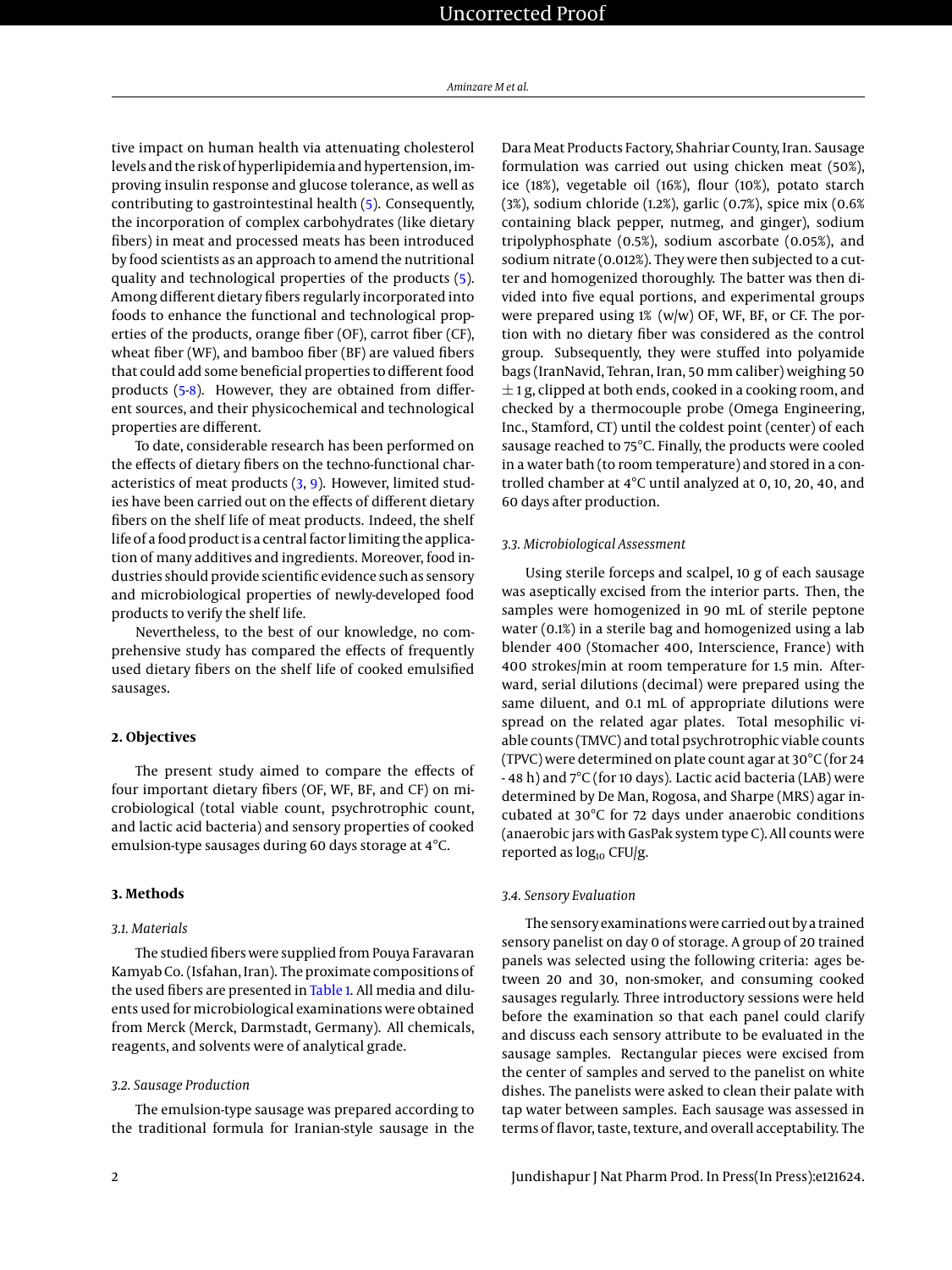*Aminzare M et al.*

<span id="page-2-0"></span>

| Table 1. Microbial Changes of Cooked Sausages Containing Different Dietary Fibers During 60 Days of Storage at 4°C <sup>a, b, c</sup> |                           |           |                     |                    |                    |  |  |  |
|---------------------------------------------------------------------------------------------------------------------------------------|---------------------------|-----------|---------------------|--------------------|--------------------|--|--|--|
| <b>Microorganisms and Samples</b>                                                                                                     | <b>Storage Time (Day)</b> |           |                     |                    |                    |  |  |  |
|                                                                                                                                       | $\mathbf 0$               | 10        | 20                  | 40                 | 60                 |  |  |  |
| Total mesophilic viable count                                                                                                         |                           |           |                     |                    |                    |  |  |  |
| Control                                                                                                                               | <b>ND</b>                 | <b>ND</b> | $2.36 \pm 0.04$ AD  | 4.41 $\pm$ 0.02 BE | 6.76 $\pm$ 0.06 CF |  |  |  |
| OF                                                                                                                                    | <b>ND</b>                 | <b>ND</b> | $2.19 \pm 0.04$ AG  | $3.91 \pm 0.06$ BG | 5.95 $\pm$ 0.06 CG |  |  |  |
| WF                                                                                                                                    | <b>ND</b>                 | <b>ND</b> | $2.28 \pm 0.03$ ADG | $4.32 \pm 0.08$ BE | $6.63 \pm 0.07$ CF |  |  |  |
| BF                                                                                                                                    | N <sub>D</sub>            | <b>ND</b> | $2.34 \pm 0.05$ AD  | $4.10 \pm 0.03$ BD | $6.44 \pm 0.06$ CE |  |  |  |
| CF                                                                                                                                    | <b>ND</b>                 | <b>ND</b> | 2.26 $\pm$ 0.08 ADG | 4.15 $\pm$ 0.05 BD | 6.23 $\pm$ 0.06 CD |  |  |  |
| Lactic acid bacteria                                                                                                                  |                           |           |                     |                    |                    |  |  |  |
| Control                                                                                                                               | <b>ND</b>                 | <b>ND</b> | $2.46 \pm 0.06$ AD  | $4.25 \pm 0.06$ BE | 6.31 $\pm$ 0.06 CE |  |  |  |
| OF                                                                                                                                    | <b>ND</b>                 | <b>ND</b> | 2.19 $\pm$ 0.03 AG  | 3.59 $\pm$ 0.05 BG | 5.27 $\pm$ 0.06 CG |  |  |  |
| WF                                                                                                                                    | <b>ND</b>                 | <b>ND</b> | $2.37 \pm 0.03$ AD  | $3.88 \pm 0.03$ BD | 5.87 $\pm$ 0.09 CD |  |  |  |
| BF                                                                                                                                    | <b>ND</b>                 | <b>ND</b> | $2.41 \pm 0.05$ AD  | $3.81 \pm 0.05$ BD | 5.75 $\pm$ 0.03 CD |  |  |  |
| CF                                                                                                                                    | ND                        | <b>ND</b> | $2.37 \pm 0.05$ AD  | $3.80 \pm 0.05$ BD | 5.73 $\pm$ 0.03 CD |  |  |  |
| Total psychrotrophic viable count                                                                                                     |                           |           |                     |                    |                    |  |  |  |
| Control                                                                                                                               | <b>ND</b>                 | <b>ND</b> | $2.20 \pm 0.04$ AG  | 3.75 $\pm$ 0.05 BE | 5.49 $\pm$ 0.04 CE |  |  |  |
| OF                                                                                                                                    | <b>ND</b>                 | <b>ND</b> | ND                  | $3.17 \pm 0.06$ G  | 4.78 $\pm$ 0.05 G  |  |  |  |
| WF                                                                                                                                    | <b>ND</b>                 | <b>ND</b> | $2.17 \pm 0.03$ AG  | 3.72 $\pm$ 0.05 BE | 5.27 $\pm$ 0.04 CD |  |  |  |
| BF                                                                                                                                    | <b>ND</b>                 | <b>ND</b> | $2.15 \pm 0.04$ AG  | 3.55 $\pm$ 0.05 BD | 5.21 $\pm$ 0.07 CD |  |  |  |
| <b>CF</b>                                                                                                                             | <b>ND</b>                 | <b>ND</b> | ND                  | $3.46 \pm 0.04$ D  | 5.16 $\pm$ 0.04 D  |  |  |  |

Abbreviations: OF, orange fiber; WF, wheat fiber; BF, bamboo fiber; CF, carrot fiber; ND, Not detected by the method used.

 $^{\rm a}$  Values are expressed as mean  $\pm$  SD.

 $^{\rm b}$  The different uppercase letters (A - C) in the same row indicate significant differences (P  $\leq$  0.05).

<sup>c</sup> The different uppercase letters (D – G) in the same column of each microbial group indicate significant differences (P  $\leq$  0.05).

mentioned attributes were evaluated using a 9-point descriptive scale ( $1 =$ extremely undesirable,  $9 =$ extremely desirable).

#### *3.5. Statistical Analysis*

All experiments were conducted in triplicate for each individually prepared sausage. All data were expressed as mean and standard deviation (mean  $\pm$  SD). SPSS software (version 16.0 for Windows; SPSS Inc.) was used for statistical analysis. All the obtained data were analyzed statistically by one-way analysis of variance (ANOVA), and multiple comparisons were done by Tukey's tests. In all examinations,  $P \le 0.05$  was considered statically significant.

#### **4. Results**

#### *4.1. Microbiological Analysis*

The evaluation of different bacterial groups (TMVC, TPVC, and LAB) in the formulated cooked sausages is pre-sented in [Table 2.](#page-3-0) Regarding the tested bacteria, until day 20 no microorganism could be detected in the samples. On

day 20, TMVC values were 2.19 - 2.36 CFU/g, and only the value of OF group was significantly lower than the control  $(P \le 0.05)$ . After that, all the tested microorganisms, including TMVC started to rise exponentially ( $P \le 0.05$ ). At the end of storage, the lowest value was recorded for OF sample (5.95 log CFU/g), while the CF, BF, WF, and control samples ranked after that, respectively ( $P \le 0.05$ ).

The pattern of LAB growth in the studied sausages was similar to TMVC. The LAB count on day 20 was 2.19 - 2.46 CFU/g, and only the incorporation of OF could significantly lower the value compared to the control ( $P \le 0.05$ ). Again, since day 20, a significant increase of LAB numbers was observed in all the samples, and they reached 5.27 - 6.31 CFU/g on the final day.

On day 60, about 2 log differences between the maximum (control) and minimum (OF) of LAB was recorded, and the other treatments, including WF, BF, and CF had lower LAB values compared to the control ( $P \le 0.05$ ).

The growth pattern of psychotropic bacteria was different from the two mentioned groups of microorganisms. The starting point of TPVC growth was different between the treatments, where the first growth for the control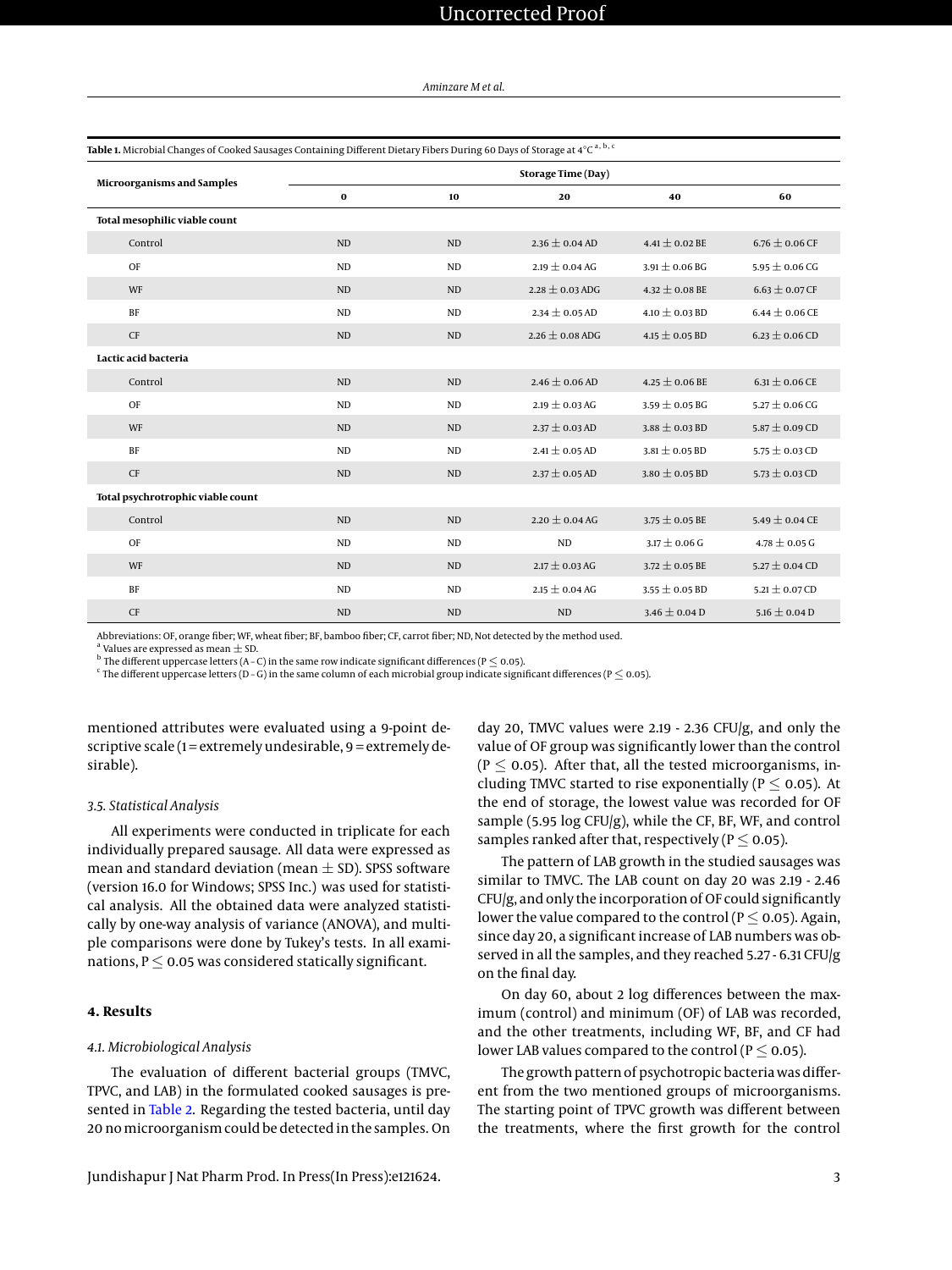*Aminzare M et al.*

<span id="page-3-0"></span>

| Table 2. Proximate Composition of Dietary Fibers |                                   |                                 |          |         |     |     |  |  |  |
|--------------------------------------------------|-----------------------------------|---------------------------------|----------|---------|-----|-----|--|--|--|
| <b>Fibers</b>                                    | Composition (g/100g)              |                                 |          |         |     |     |  |  |  |
|                                                  | <b>Insoluble Dietary</b><br>Fiber | <b>Soluble Dietary</b><br>Fiber | Moisture | Protein | Fat | Ash |  |  |  |
| Orange fiber (OF)                                | 75.2                              | 14.1                            | 4.9      | 2.1     | 0.6 | 3.1 |  |  |  |
| Wheat fiber (WF)                                 | 82                                | 3.2                             | 8        | 3.4     | 0.2 | 3.2 |  |  |  |
| <b>Bamboo fiber (BF)</b>                         | 79.8                              | 7.2                             | 6.2      | 1.9     | 0.4 | 4.5 |  |  |  |
| Carrot fiber (CF)                                | 70.7                              | 15.5                            | 5.3      | 3.2     | 0.4 | 4.9 |  |  |  |

group and samples containing WF and BF was recorded on day 20, and for the other treatments, it was day 40. On day 60, TPVC values ranged between 4.78 and 5.49 CFU/g, and the best microbiological quality was related to OF sample ( $P \le 0.05$ ). Moreover, while the TPVCs of BF, CF, and WF samples were significantly lower than the control ( $P \le 0.05$ ), the differences between those treatments were not signifi $cant (P > 0.05)$ .

#### *4.2. Sensory Analysis*

[Figure 1](#page-4-1) depicts the three important sensory attributes (taste, odor, and texture) in the cooked sausages formulated with the fibers, and the relevant score ranges were 7.6 - 8.1 for taste, 6.5 - 6.9 for odor, and 7.5 - 8.8 for texture. Although the addition of fibers lowered the scores of taste, odor, and overall acceptability parameters compared to the control, these reductions were not significant ( $P >$ 0.05). Regarding the texture of the samples, all the treatments scored better than the control, and the best score (8.8) was recorded for the OF sample ( $P \le 0.05$ ).

#### **5. Discussion**

Regarding the addition of dietary fibers into meat products, most studies stated that the presence of the fibers had no negative effects on the microbiological quality of the products. For instance, incorporation of citrus fiber (2%) into bologna [\(10\)](#page-5-6), or OF (1 and 2%) into a Spanish dry-fermented sausage (Salchichon) [\(11\)](#page-5-7) had no significant effects on the evolution of aerobic mesophilic and lactic acid bacteria ( $P \le 0.05$ ).

Based on the Iranian national standard [\(12\)](#page-5-8), the upper limit of acceptability for TMVC in cooked sausages is 5 log CFU/g. In this concern, since day 40, all the treatment and control samples must be considered as microbiologically unacceptable for consumption.

In general, besides the meat components, sausages have additional sources of microorganisms in the formulation ingredients and seasonings that are usually added in the production steps, and many of these compounds have high microbial contamination. Therefore, sausages usually contain a high variety of biota compared to most processed meats. It has been well demonstrated that LABs, especially their psychrotrophic strains, are responsible for many cases of refrigerated cooked meat product spoilage [\(13\)](#page-5-9). One factor that inhibits most psychrotrophs from contaminating meat products after heat processing is the presence of nitrite. Nevertheless, even with the presence of nitrite, psychrotrophic LABs can still grow and ultimately cause spoilage. In the present study, it seems that the main part of the enumerated TPVC belongs to LAB population, and all the tested fibers could efficiently inhibit the growth of them and reduce the chance of spoilage during refrigeration storage.

Both positive and detrimental effects of various dietary fibers on sensory properties of various meat products have been reported in the literature [\(3\)](#page-5-1). For example, Bis-Souza et al. (2018) reported that scores for color and texture attributes of low-fat beef burgers decreased by the incorporation of insoluble wheat and oat fibers (at 6% level), while Gore et al. (2022) showed that the addition of oat fiber in minced fish sausages resulted in good textural quality [\(14,](#page-5-10) [15\)](#page-5-11).

With regards to the addition of fibers into meat products, the most discussed sensory attributes were texture, flavor, and taste. Ktari et al. (2014) evaluated the effects of three formulas containing powdered cellulose (PC), barely beta-glucan concentrate (BBGC), and potato fiber (PF) on the sensory properties of Tunisian beef sausage [\(16\)](#page-5-12). Based on their findings, the samples contained each of the fibers, and the samples with PC and BBGC received lower flavor and higher texture scores, respectively, compared to the control. From the sensory point of view, the addition concentration of a fiber to sausages is generally considered a dose-limiting factor, which means that the higher concentrations usually result in lower organoleptic perceptions [\(17\)](#page-5-13). For instance, the addition of different concentrations of tomato (0, 1.5, and 3%) and flaxseed (0, 3, and 6%) powder to beef sausages was studied by Ghafouri-Oskuei et al.  $(2020)(18)$  $(2020)(18)$ . They concluded that adding the high-fiber supplement powders up to 3% had no negative sensory effects, while higher doses reduced the organoleptic acceptability. Therefore, in the present study, it seems that the incorporation of higher percentages of the tested fibers might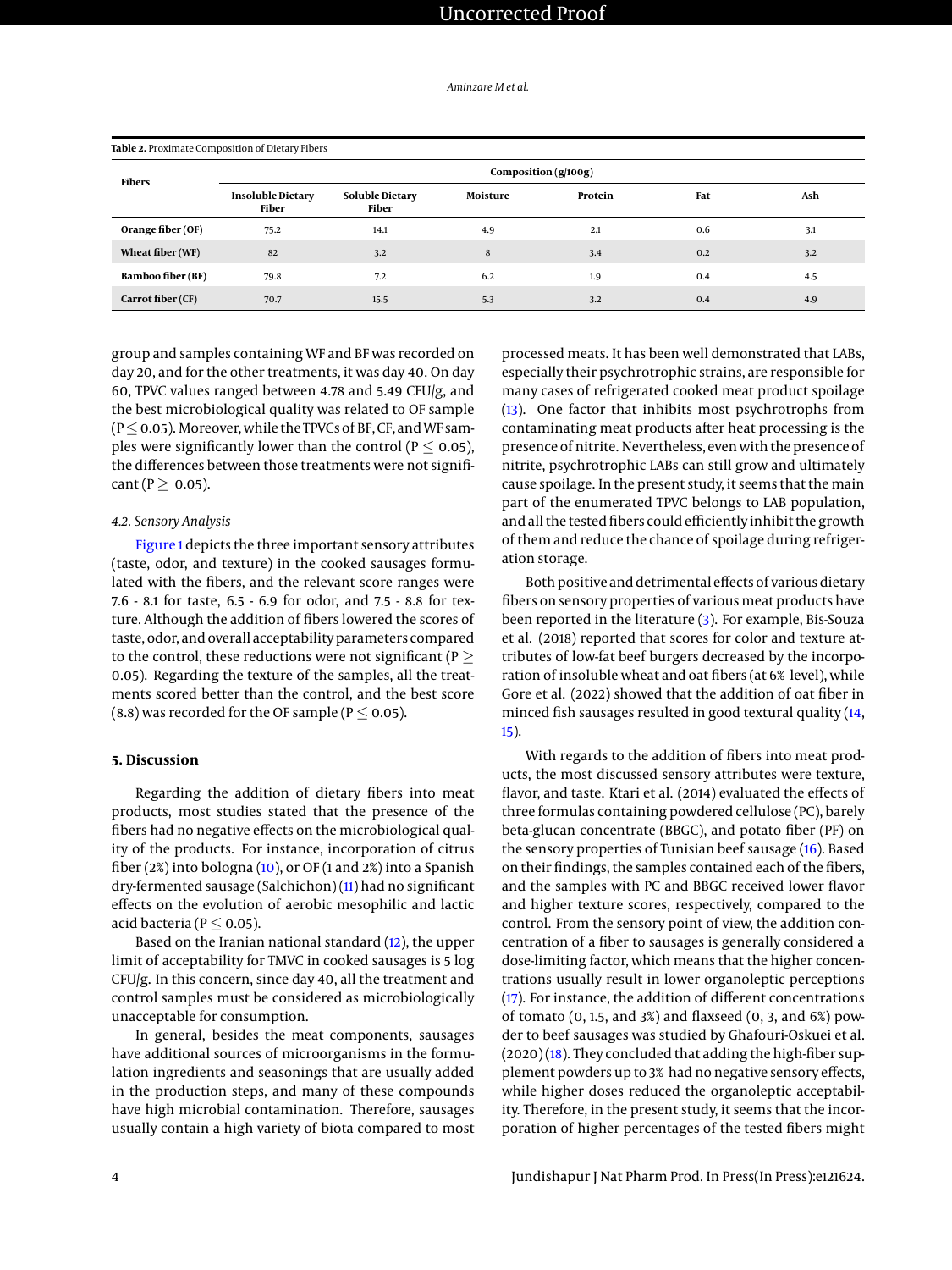## Uncorrected Proof

*Aminzare M et al.*

<span id="page-4-1"></span>

Figure 1. The three important sensory attributes (taste, odor, and texture) in the cooked sausages formulated with the fibers.

threaten the sensory quality of the resultant sausages.

Besides the interactions that occur between the different components of a product during production, the primary color of a food additive or ingredient can definitely affect the final visual quality of the finished product. For instance, high content of white components of lemon albedo was proposed as the probable cause of higher lightness of the related bologna sausages compared to the fiber-free samples [\(19\)](#page-5-15). In the present study, all the tested fibers had special color properties and coloring agents. Therefore, the original color and coloring properties of the added fibers must be considered for predicting the color of the final product. However, Kılınççeker et al. (2018) mentioned that the concentration of an added fiber may limit its dyeing effects [\(20\)](#page-5-16).

Textural characteristics of the food products, which are incorporated with dietary fibers, are always expected to be improved. In fact, those improvements were extensively reported in the literature for different meat products like sausages and for different dietary fibers such as OF, fruit fibers, and CF [\(4\)](#page-5-2). Regardless of the type of fibers tested in this study, the sensory results were in accordance with those reports. Actually, the texture of the newly formulated cooked sausages was the sole sensory attribute that scored better compared to the other characteristics. Based on the previous studies, among the main textural parameters, hardness, gumminess, and chewiness have been repeatedly reported as the parameters enhanced by the addition of dietary fibers into different meat products, particularly sausages [\(3\)](#page-5-1). The greater gel strength of those products was introduced as one of the main factors that could enhance the overall textural qualities.

*5.1. Conclusion*

In this paper, we evaluated and compared the shelf life of cooked emulsion-type sausages incorporated with four dietary fibers from different origins during 60 days at 4°C. The results showed that all the fibers could hinder the growth of spoilage bacteria, while most sensory parameters of the treated sausages were not significantly affected by the fibers. Among the examined fibers, OF was more efficient in extending the shelf life of the product and is recommended to the meat industry to improve the stability of cooked sausages.

#### **Footnotes**

**Authors' Contribution:** M.A. and M.H. designed the study and carried out the experiments. M.R. wrote the manuscript with the support of M.A. Also, A.A. and S.M.A.N supervised the project.

**Conflict of Interests:** One of the authors of the article (Seyyed Mohammad Ali Noori) is the faculty member of Ahvaz Jundishapur University of Medical Sciences. Based on the journal policy, this author was completely excluded from any review process of this article.

**Data Reproducibility:** It was not declared by the authors. **Funding/Support:** This paper was financially supported by the Zanjan University of Medical Science, Zanjan, Iran (project code: A-12-964-8; code of ethics: ZUMS.REC.1396.78) and Mashhad University of Medical Sciences, Mashhad, Iran (project code: 951809)

#### **References**

<span id="page-4-0"></span>1. Vercruysse L, Van Camp J, Smagghe G. ACE inhibitory peptides derived from enzymatic hydrolysates of animal muscle protein: a re